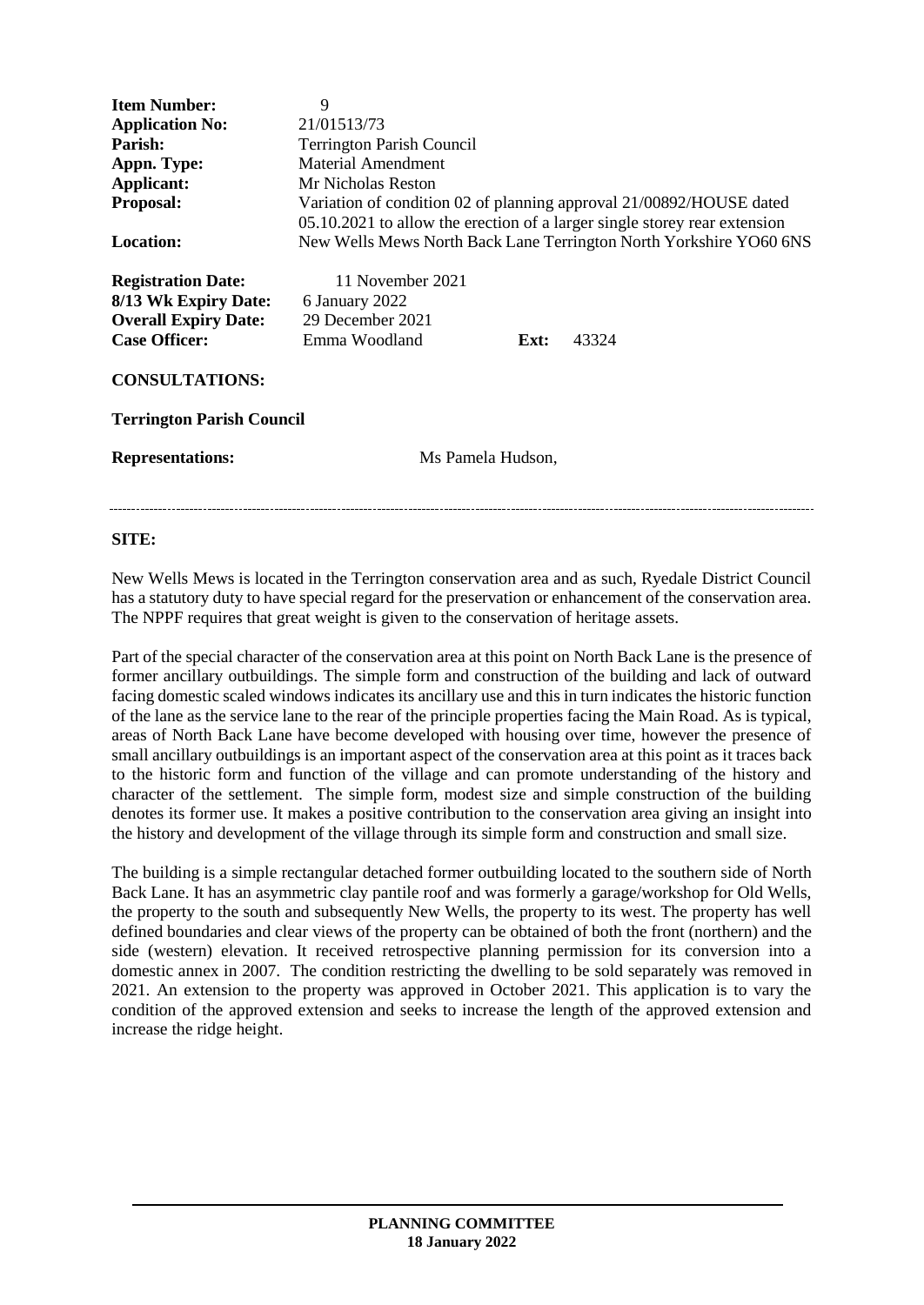# **PROPOSAL:**

Variation of condition 02 of planning approval 21/00892/HOUSE dated 05.10.2021 to allow the erection of a larger single storey rear extension

### **RELEVANT PLANNING HISTORY:**

07/00767/FUL-Change of use of first floor and part of ground floor of detached garage to form a one-bedroom dwelling (retrospective application)- Approved

21/00224/73-Removal of Condition 02 of planning approval 07/00767/FUL dated 12.10.2007 to allow the dwelling to be sold separately from New Wells.- Approved

21/00892/HOUSE-Erection of single storey extension to rear and installation of 3 new windows to front elevation- Approved subject to revised plans reducing the size of the extension.

#### **POLICIES:**

Local Plan Strategy - Policy SP12 Heritage Local Plan Strategy - Policy SP16 Design Local Plan Strategy - Policy SP20 Generic Development Management Issues National Planning Policy Framework

### **APPRAISAL:**

The recent approved extension measured c.3.9m long. The current application seeks to increase the length of the extension to c.5.6m long and to increase the ridge height by c.350mm from c.4m to c. 4.35m. An additional rooflight and increased areas of glazing on the eastern elevation are also proposed. The extension will be visible from public view points in the conservation area.

The assessment of the application is balanced however it is considered that the length of the proposed c. 5.6m long extension will be excessive and not respect the simple form and modest size of the former outbuilding. The existing gable width is c. 5.8m long and it is considered that the extension will nearly double the amount of development on this elevation of the building which is visible from public viewpoints in the conservation area. In addition, the existing frontage length of the original building measures c. 10m long and it is considered that the cumulative length of c. 11.4m of the existing gable and the proposed extension exceeds the principle architectural component of the property being its frontage elevation to North Back Lane. The combination of length and increased height will give undue emphasis to the modern part of the building. In addition, the proposed increase in ridge height will result in the ridge of the extension being higher than both the northern and southern eaves of the principle property. This will be a visible element from public viewpoints and it is considered on balance, that it will have an unbalancing effect on the simple form and proportions of the existing building.

It is considered that the additional glazing and the additional rooflight will not be visible from any public vantage points and will not have a material adverse impact on the amenity of the occupants of neighbouring properties and will preserve the conservation area.

Policy SP16 of the Ryedale Plan requires that development proposals will be expected to reinforce local distinctiveness. To reinforce local distinctiveness the location, layout, scale and detailed design of new development should respect the context provided by its surroundings. It goes on to state that the grain of settlements should be respected to include the size and scale of buildings and that extensions to existing buildings should be appropriate and sympathetic in terms of scale and form. The proposal is not considered to reinforce local distinctiveness by virtue of the scale of the proposed development and its unbalancing effect on the modest outbuilding. It is considered that the increased length and increased ridge height will cause undue emphasis on the modern part of the outbuilding and dilute the qualities of